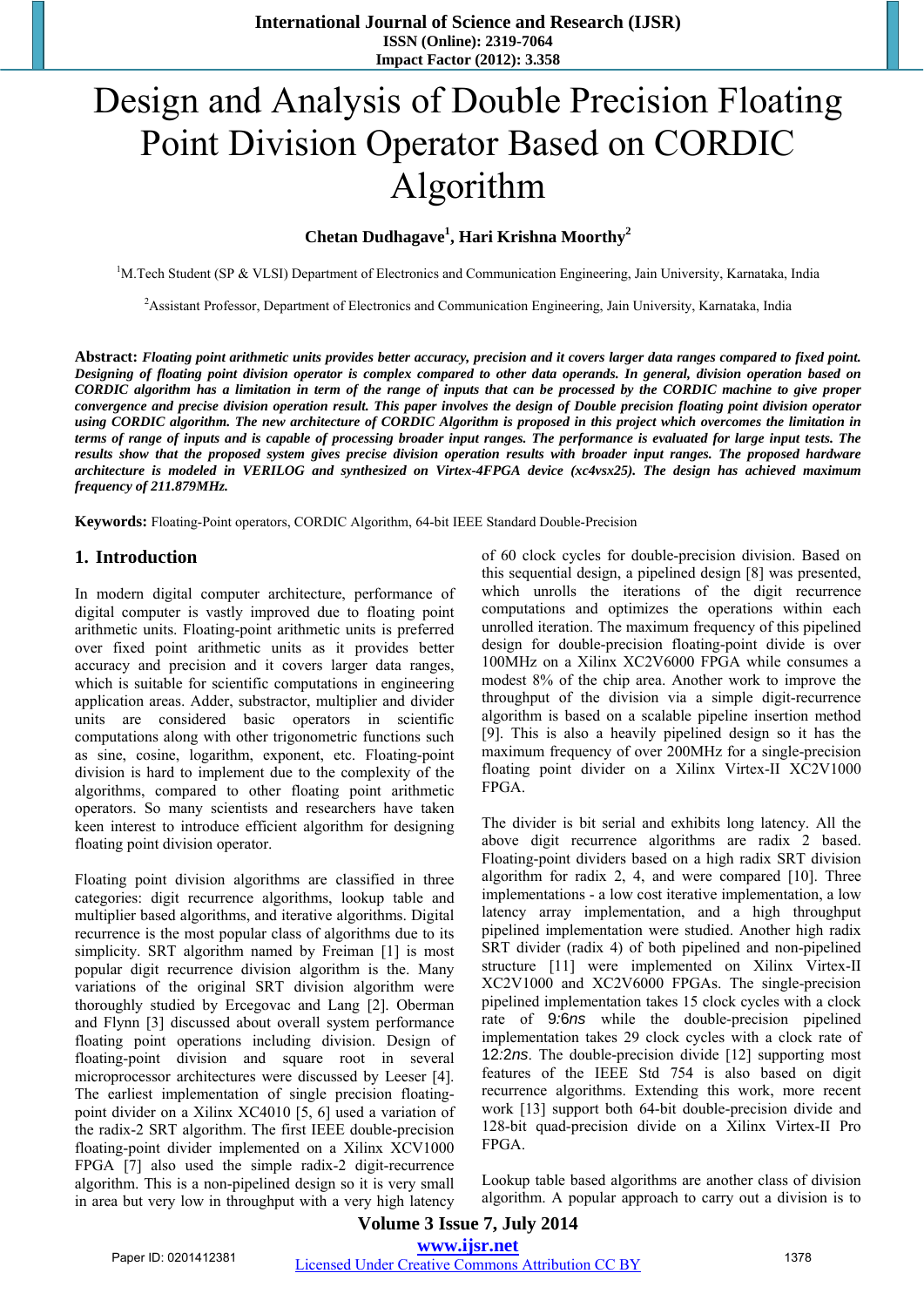#### **International Journal of Science and Research (IJSR) ISSN (Online): 2319-7064 Impact Factor (2012): 3.358**

calculate the inverse of the denominator based on a lookup table, followed by multiplying that inverse by the numerator. However, the size of the table to do the inversion increases exponentially when the size of divider increases.

So this inverse lookup table method is only feasible for small floating-point dividers. One work [14] built custom floating-point formats divider - 16 bits (1-6-9) and 18 bits (1-7-10) for 2-D FFT and FIR filter applications. Another work [15] built the floating-point divide with 8 bit output accuracy for a video processing application in a Xilinx Virtex E FPGA.As an extension of [14], the authors coded the inverse to reduce the required bit width of the following multiplication.

The third approach for division is iterative algorithms. One work using iterative algorithms to implement a floatingpoint divider in FPGAs was presented by Roesler and Nelson [16]. Based on the Newton-Rapson algorithm and using repeated multiplication to approximate the result, this algorithm requires only multipliers. However, a small lookup table can be added to compute the result of the first few iterations to reduce the total number of iterations. Unlike the lookup table based algorithms, larger floatingpoint format

Along with these methods to implement the division operation, there is also another powerful algorithm to implement the divider unit called CORDIC (COrdinate Rotation DIgital Computer) algorithm [17]. The main powerful characteristic of the CORDIC algorithm is the capability to implement several trigonometric function [18] and hyperbolic functions [19] as well as linear operational function such as multiplication and division functions.

The paper is organized as follows. Section 2 shows basic architecture of CORDIC division algorithm. In section 3 we propose Double Precision Floating point architecture based on CORDIC algorithm. The convergence and calculation errors are presented in section 4. Synthesis results of the CORDIC divider core modeled in Verilog by using FPGA device are presented in this section.Finally section 5 concludes the work.

## **2. Basic Radix-2 CORDIC Division Algorithm**

The basic radix-2 CORDIC iteration algorithm can be written as follows.

$$
X_{t+1} = X_t - m, \mu_t, Y_t, \delta_{m,t}
$$
  
\n
$$
Y_{t+1} = Y_t + \mu_t, X_t, \delta_{m,t}
$$
  
\n
$$
Z_{t+1} = Z_t - \mu_t, \delta_{m,t}
$$
 (1)

If CORDIC has to implement division function then CORDIC Algorithm has to be configured in linear mode, i.e. by assigning m=0 and  $\hat{a}_{m,\epsilon} = 2^{-1}$  in Equ. 1. Thus, the CORDIC iterative equation for Division operator is shown below.

$$
X_{i+1} = X_i
$$
  
\n
$$
Y_{i+1} = Y_i + \mu_i X_i. 2^{-1}
$$
  
\n
$$
Z_{i+1} = Z_i - \mu_i. 2^{-i}
$$
 (2)

The value of  $\mu_i$  can be either +1 or -1, depending on the value of  $Y_i$  as shown in Eqn. below

# $\mu_i = \begin{cases} +1 Y_i \leq 0 \\ -1 Y_i \geq 0 \end{cases}$  (3)

## **3. Proposed System**

In this brief, floating point division operator using CORDIC Algorithm is proposed which can overcome limitation in term of the range of inputs that has been processed by the CORDIC machine to give proper convergence.

The complete division operation  $Q = Y/X$  and its hardware architecture is proposed, where Qis the division operation result, *Y* is the dividend and *X* is the divisor.

There are two basic reasons why a new algorithm is proposed:

- 1.The CORDIC algorithm gives correct convergence when the expected division results are located in the following ranges:  $-2 \leq Q = Y/X \leq 2$ The values outside the range will tend to saturate at unexpected division operation results.
- 2.We cannot identify, whether the division results are in the aforementioned range or not, unless the division has been made.
- 3.The domain of well convergence of the CORDIC inversion function is shown in Equ. (4). If the domain is written in the IEEE binary Double precision floating-point standard, the domain can be described in Equ. (5) as well as Equ. (6) and Equ. (7) Present the exponent and mantissa faction.

$$
0.5 \le X < 1.5 \tag{4}
$$

$$
1 * 2^{1022} \le X < 1.5 * 2^{1023} \tag{5}
$$

- $1 \leq Mx \leq 1.5$  (6)
- $1022 \leq Bx \leq 1023$  (7)

The hardware architecture is classified into four main stages as presented in Figure. 1.



**Figure 1:** Double Precision Floating Point Division Architecture

**Volume 3 Issue 7, July 2014 www.ijsr.net** Paper ID: 0201412381 Licensed Under Creative Commons Attribution CC BY 1379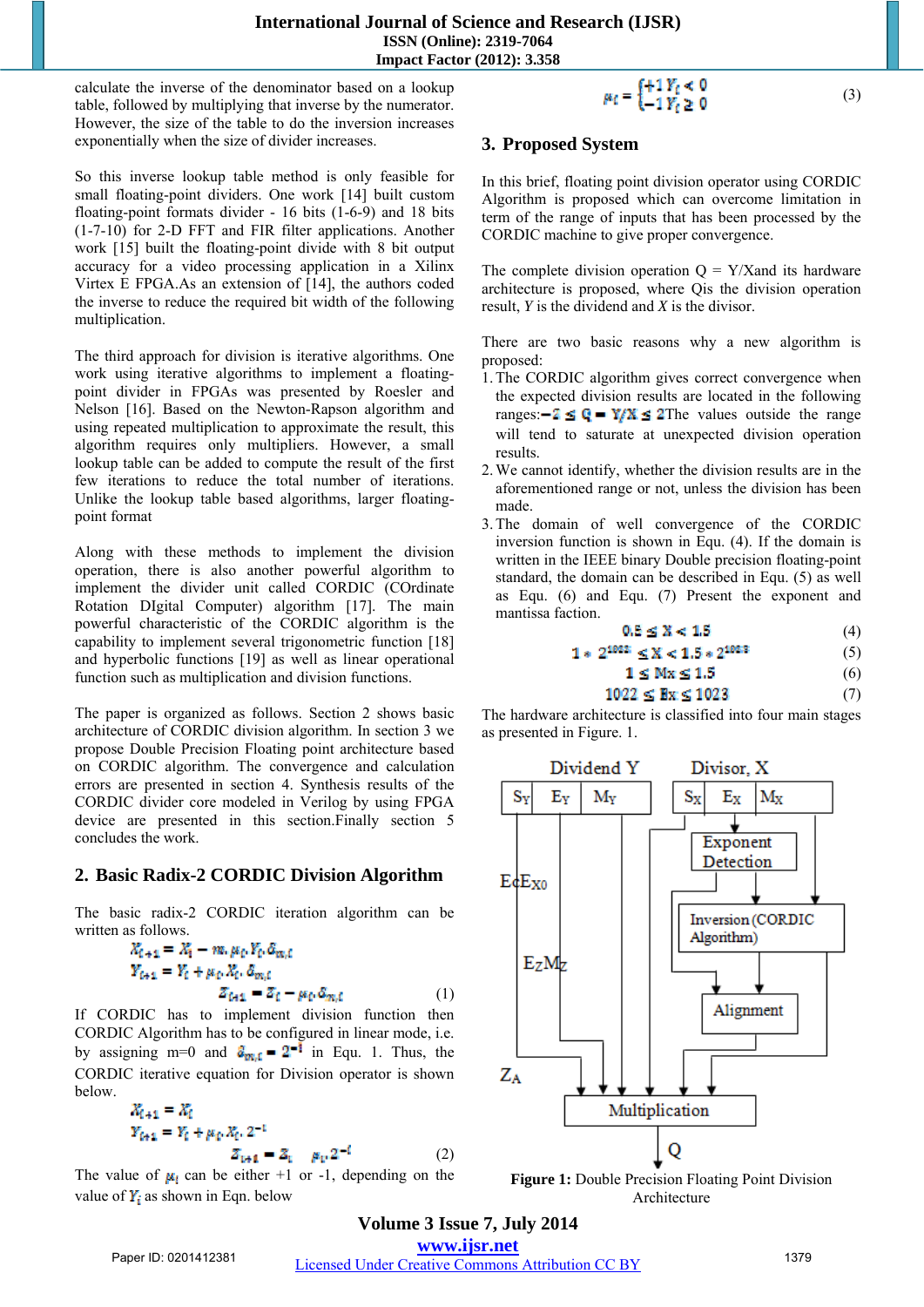#### **International Journal of Science and Research (IJSR) ISSN (Online): 2319-7064 Impact Factor (2012): 3.358**

The description of the floating-point hardware architecture is described as follows.

- 1. Divisor's Exponent Detection: In this first stage, a credit exponent  $E_C$  and e new exponent  $E_{X0}$  for X are computed using Algorithm 1.
- 2. Divisor Inversion: In this second stage the inverse value of the new input divisor Xnew =  $(-1)S_X * M_X * 2^{Ex_0}$  is computed by using CORDIC algorithm presented in Algorithm 2 to obtain the variable Z.
- 3. Alignment: In this third stage,  $Z_A$  is computed from the  $Z$ variable whose exponent is aligned by using the credit exponent  $E_C$ . By using a formal floating point equation, then we have  $Z_A = (-1)^{S_z} * 1.M_z * 2^{E_z-E_c}$ , where  $S_z = S_x$ .
- 4. Multiplication: Finally we will have the complete division result as  $Q = Y^*Z_A$ .

*Algorithm 1*[EC, EX0] =Divisor Detect(X), where  $X \ge 1$ 

- 1. Yo=1, Zo=0, Xo=X, S0=-1 {Initialization}
- 2. Exponent of the Input Divisor X
- 3. if  $E_X$ <1022 then
- 4.  $E_C = 1022 E_X$
- 5.  $EX0 = 1022$
- 6. else if EX >1023 then
- 7.  $EC = EX 1023$
- 8.  $EX0 = 1023$
- 9. else
- 10.  $EC = 0$
- 11.  $EX0 = EX$
- 12. end if
- 13. return EC,EX0

#### *Algorithm 2Z*=Inverting(*X*, I), where  $X \ge 1$

- 1.  $Y_0=1, Z_0=0, X_0=X_{new}, S_0=-1$  {Initialization}<br>2. for  $i = 0$  to I 1 do
- for  $i = 0$  to I 1 do
- 3.  $X_{i+1} = X_i$
- 4.  $Y_{i+1} = Y_i + (X_i * Si * 2^{-i})$
- 5.  $Z_{i+1} = Z_i (S_i * 2^{-i})$
- 6. if  $Y_i \leq 0$  then
- 7.  $S_{i+1} = +1$
- 8. else
- 9.  $S_{i+1}=-1$
- 10. end if
- 11. end for
- 12. return Z

#### **4. Results**

The design is modeled Verilog and synthesized on Virtex-4 FPGA devices (xc4vsx25). Table I shows the statistical analysis results of the CORDI Chardware over the computational errors compared to actual results computed by MATLAB. At each number of iteration, the maximum, the minimum and the absolute average errors as well as the standard-deviation of the errors are evaluated over 100 sets of input samples. It seems that the calculation errors decrease as the number of iterations is increased.

| <b>Table 1:</b> Statistical error calculation |  |
|-----------------------------------------------|--|
|-----------------------------------------------|--|

| Iter. | Max.       | Min.          | Abs. Mean | Std. Deviation |
|-------|------------|---------------|-----------|----------------|
|       | 3.3320     | $-10.3750$    | 2.570E-3  | 0.2780         |
| 16    | 0.0096     | $-0.0440$     | 9.8750E-5 | 7.1450E-4      |
| 32    | $0.8E - 5$ | $-3.560E - 6$ | 6.3650E-8 | 3.1850E-7      |
| 64    | $0.65E-6$  | $-8.780E - 7$ | 9.8670E-9 | 2.5760E-8      |

The schematic of area utilization design summary shown in the below represents the how much of area used regarding of area allotted. In this project the Number of Slice Flip Flops available is 20,480 used only 1,854 and 9% of area utilized. Similarly the other parameters related to area as shown in Table 2 and the timing analysis is shown in table 3.

| <b>Table 2: Utilization Summary</b> |  |  |
|-------------------------------------|--|--|
|-------------------------------------|--|--|

| Logic Utilization                                             |       |              | Used Available Utilization |
|---------------------------------------------------------------|-------|--------------|----------------------------|
| Number of Slice Flip Flops                                    |       | 1,854 20,480 | 9%                         |
| Number of 4 input LUTs                                        |       | 3,077 20,480 | 15%                        |
| Number of occupied Slices                                     |       | 2,086 10,240 | 20%                        |
| Number of Slices containing only 2,086 2,086<br>related logic |       |              | 100%                       |
| containing0<br>Number of Slices<br>unrelated logic            |       | 2.086        | $0\%$                      |
| Total Number of 4 input LUTs                                  |       | 3,148 20,480 | 15%                        |
| Number used as logic                                          | 3,076 |              |                            |
| Number used as a route-thru                                   | 71    |              |                            |
| Number of bonded IOB'S                                        | 195   | 320          | 60%                        |
| Number of BUFG/BUFGCTRLs                                      |       | 32           | 3%                         |
| Number used as BUFGs                                          |       |              |                            |
| Average Fan out of Non-Clock Nets 3.75                        |       |              |                            |

| Minimum Period    | 4 72ns     |
|-------------------|------------|
| Maximum Frequency | 211 879MHz |

#### **5. Conclusion**

In this brief, Double precision floating-point divider operation based on CORDIC algorithm is presented. The proposed design overcomes the limitation of traditional CORDIC algorithm to give good convergence for large input ranges. The proposed design is carried out in four stages i.e. divisor exponent detection in first stage, then divisor inversion in second stage, followed by alignment in third stage and multiplication in last stage. The design has been synthesized on Virtex-4 FPGA device (XC4VSX25). The design has achieved maximum frequency of 211.879MHz. In future work, the CORDIC core reconfigured for implementation of many trigonometric and logarithmic functions which help to reduce area of the processor arithmetic units.

#### **References**

- [1] C. V. Freiman. Statistical analysis of certain binary division algorithms. In IRE Proc., volume 49, pages 91– 103, 1961.
- [2] M. D. Ercegovac and T. Lang. Division and Square Root: Digit Recurrence Algorithms and Implementations. Kluwer Academic Publishers, Mass., 1994.